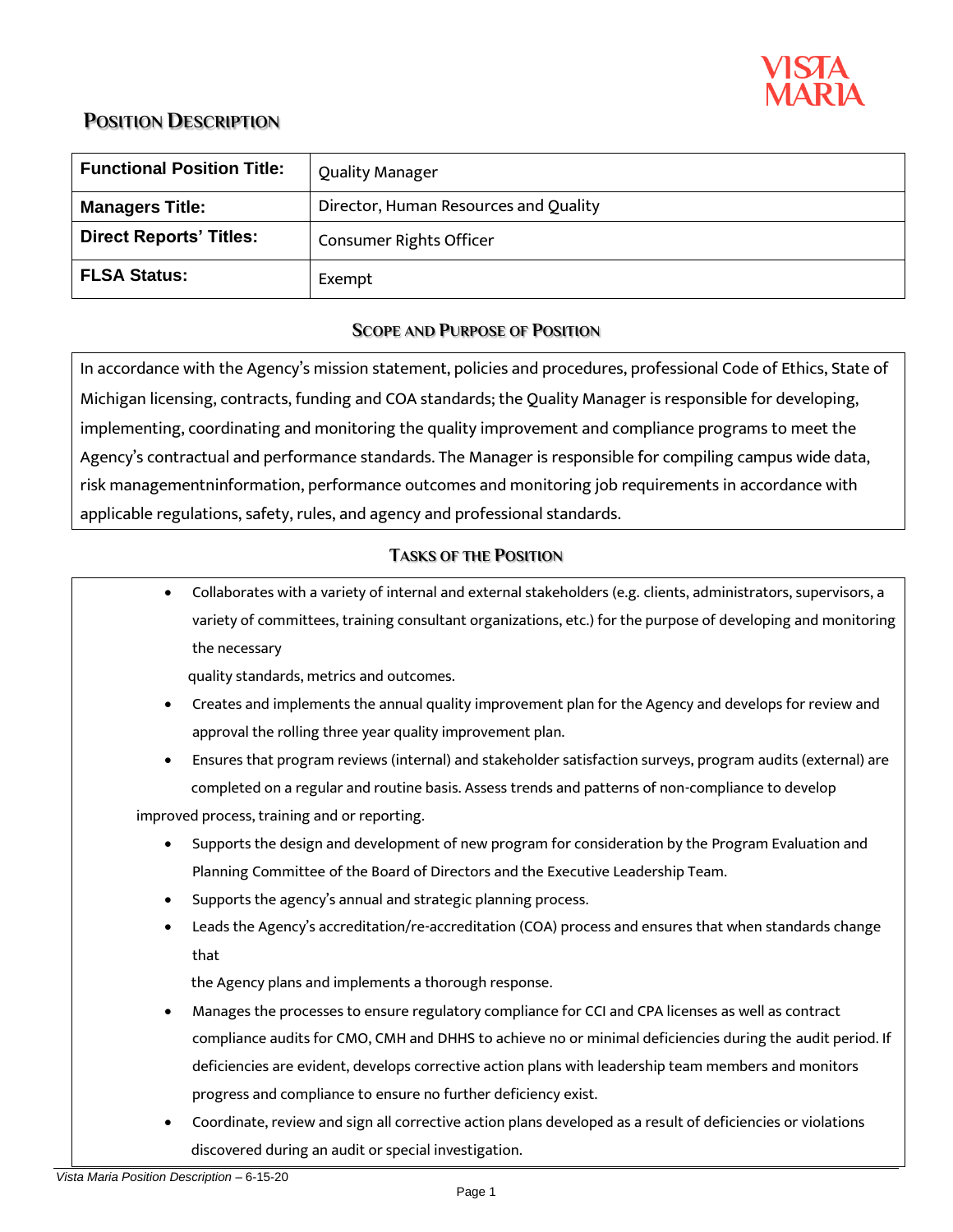

- Directs organizational performance auditing and reporting (balanced scorecard, program evaluation outcomes, and stakeholder satisfaction measures), coordinating the reporting and analysis of quality trends and targets.
- Supports PREA Compliance Officer by way of assisting with audit, compliance and investigations.
- Works cooperatively with each residential program to assist with preparation of any licensing reviews, audits or site visits and ensures that the agency is in compliance with all applicable regulations.
- Completes quarterly facility audits of each residential building and submits reports to all relevant parties.
- Conducts a review of staff, client and various program files quarterly in coordination with the quarterly facility audit reviews.
- Facilitates quarterly campus wide residential case file audit reviews and compiles campus wide case file record

scores on a monthly basis.

- Compiles all department risk management information quarterly for reporting purposes.
- Collects and records all residential and foster care data monthly for tracking performance outcome measures.
- Oversees all quality and compliance training for the agency as well as the quality improvement process.

### **KNOWLEDGE/SKILLS/ABILITIES**

- Demonstrated project management and strategic planning experiences.
- Knowledge of multiple quality improvement theories.
- Effective written and verbal communication skills.
- Computer literacy skills, proficient using MS Word, Excel and Power Point or Publisher.

Preferred:

- Demonstrated knowledge of COA, ISO and psychosocial diagnostics.
- Experience in working with at-risk youth and families.
- Familiarity with reading technical information, composing a variety of documents, and/or facilitating group discussions; and analyzes situations to define issues and draw conclusions.

### **SUPERVISORY RESPONSIBILITY**

Directly supervises the Consumer Rights Officer. Caries out supervisory responsibilities in accordance with the organization's policies and applicable laws. Responsibilities include interviewing, performance management, discipline, training, and coaching.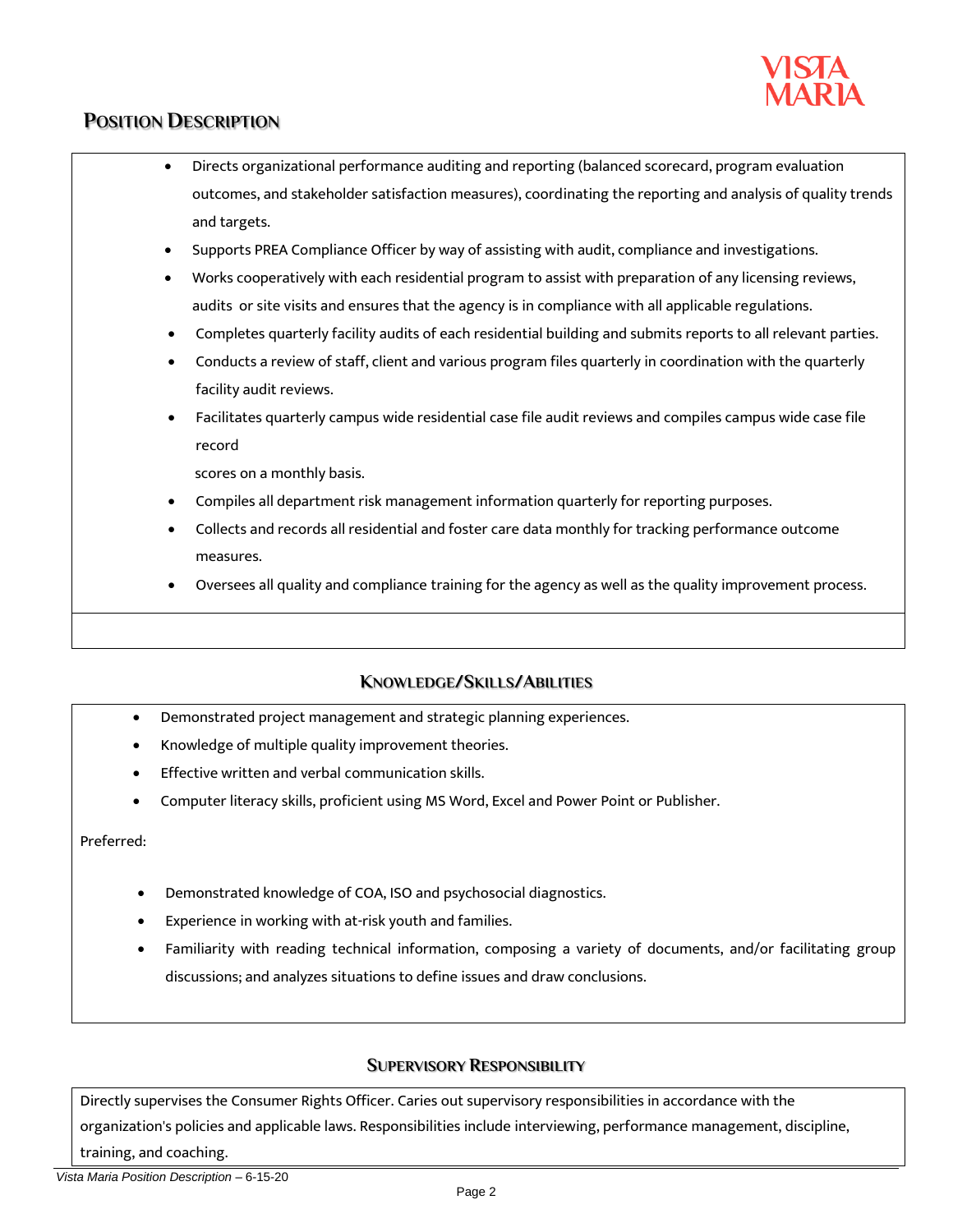## **QUALIFICATIONS (EDUCATION / TRAINING)**

- Bachelor's Degree in a Human Service Discipline (Social Work, Psychology, or related field) or Quality Process improvement.
- Five years of experience in a quality improvement analyst or quality control program management position within health care or human services organization.
- Three years of experience of supervisory experience.

Preferred:

- Master's degree Business Administration, Total Quality/Quality Process Improvement, Social Work or other related discipline.
- Prior experience with program development and evaluation including case management, quality audits and utilization review.

Approved by:

Human Resources Date

ELT Member Date Date of the United States of the United States of the United States of the United States of the United States of the United States of the United States of the United States of the United States of the Unite

Page 3

\_\_\_\_\_\_\_\_\_\_\_\_\_\_\_\_\_\_\_\_\_\_\_\_\_\_\_\_\_\_\_\_\_\_\_\_\_\_\_\_\_ \_\_\_\_\_\_\_\_\_\_\_\_\_

\_\_\_\_\_\_\_\_\_\_\_\_\_\_\_\_\_\_\_\_\_\_\_\_\_\_\_\_\_\_\_\_\_\_\_\_\_\_\_\_\_ \_\_\_\_\_\_\_\_\_\_\_\_\_